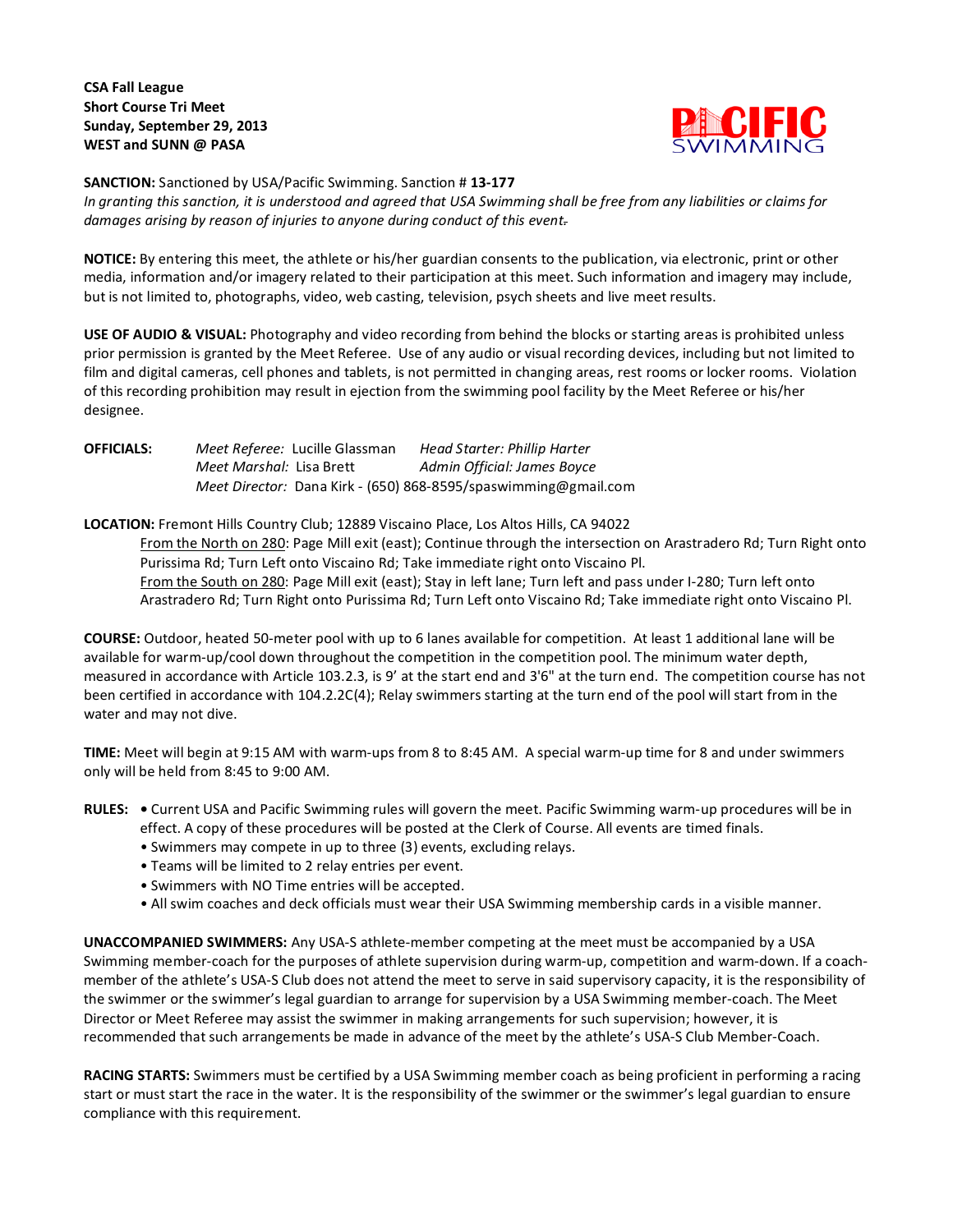- **RESTRICTIONS:** Smoking and the use of other tobacco products is prohibited on the pool deck, in the locker rooms, in spectator seating, on standing areas, and in all areas used by swimmers, during the meet and during warm-up periods.
	- Sale and use of alcoholic beverages is prohibited in all areas of the meet venue.
	- No glass containers are allowed in the meet venue.
	- No propane heater is permitted except for snack bar/meet operations
	- Except where venue facilities require otherwise, changing into or out of swim suits other than in locker rooms or other designated areas is not appropriate and strongly discouraged
	- All shelters must be properly secured.

**ELIGIBILITY:** • The meet host must check all swimmer registrations against the SWIMS database, and if not found to be registered, the Meet Director shall accept the registration at the meet (a \$10 surcharge will be added to the regular registration fee). Duplicate registrations will be refunded by mail.

• Swimmers must be a member of PASA, WEST or SUNN. Swimmers who are unattached, but participating with a member team may enter a CSA dual meet. All competitors must be current members of USA-S.

• Unattached swimmers may compete, but may not score team points. Unattached swimmers will be seeded the same as attached swimmers.

- OPEN events are for swimmers of any age and there will be no minimum time standard for entering an OPEN event.
- Swimmers aged 15 & Up will be competing in the OPEN events.
- Swimmers 19 years of age and over are eligible to compete in the meet in the OPEN events.
- The swimmer's age will be the age of the swimmer on the first day of the meet.

**ENTRIES:** Coaches will enter swimmers via the Hy-Tek or TeamUnify compatible files and email the Meet Director by Thursday, September 26, 2013 by 9:00 PM. Email entries to Dana Kirk at **[spaswimming@gmail.com](mailto:spaswimming@gmail.com)**. Only entries sent by participating team's head coaches will be entered into the meet.

**ENTRY FEES:** \$25.00 per swimmer

**SEEDING:** The top 2 swimmers from each team will be seeded in the first heat, lanes will go as follows: PASA-DKS- Lanes 1 and 4, SUNN- lanes 2 and 5, WEST lanes 3 and 6. Lane 7 will be roped off and lane 8 will be available for warm-up and warm down. All remaining entries will be seeded fastest to slowest.

**SCORING:** Scoring will be done in accordance with USA Swimming rules. Scoring in individual events will be as follows: 1<sup>st</sup> place = 5 points; 2<sup>nd</sup> place = 3 points; 3<sup>rd</sup> place = 1 points. Scoring in relay events will be as follows: 1<sup>st</sup> place = 7 points; 2<sup>nd</sup> place = 0. Scoring will include boys & girls 8 & U; 9 & 10; 11-12; 13-14 and 15 & older. OPEN events will swim age groups together but scored separately according to above scoring.

**CHECK-IN:** The meet will be pre-seeded. There will be no check–in.

**SCRATCHES:** There is NO penalty for a swimmer entered in this meet that misses one of his/her events.

**AWARDS:** No awards will be presented for placing.

**ADMISSION:** Free.

**REFRESHMENTS:** Snack bar will be available, including breakfast, snacks and lunch options.

**PROGRAMS:** No programs will be available for purchase.

**TIMERS:** Participating teams will be responsible for providing timers.